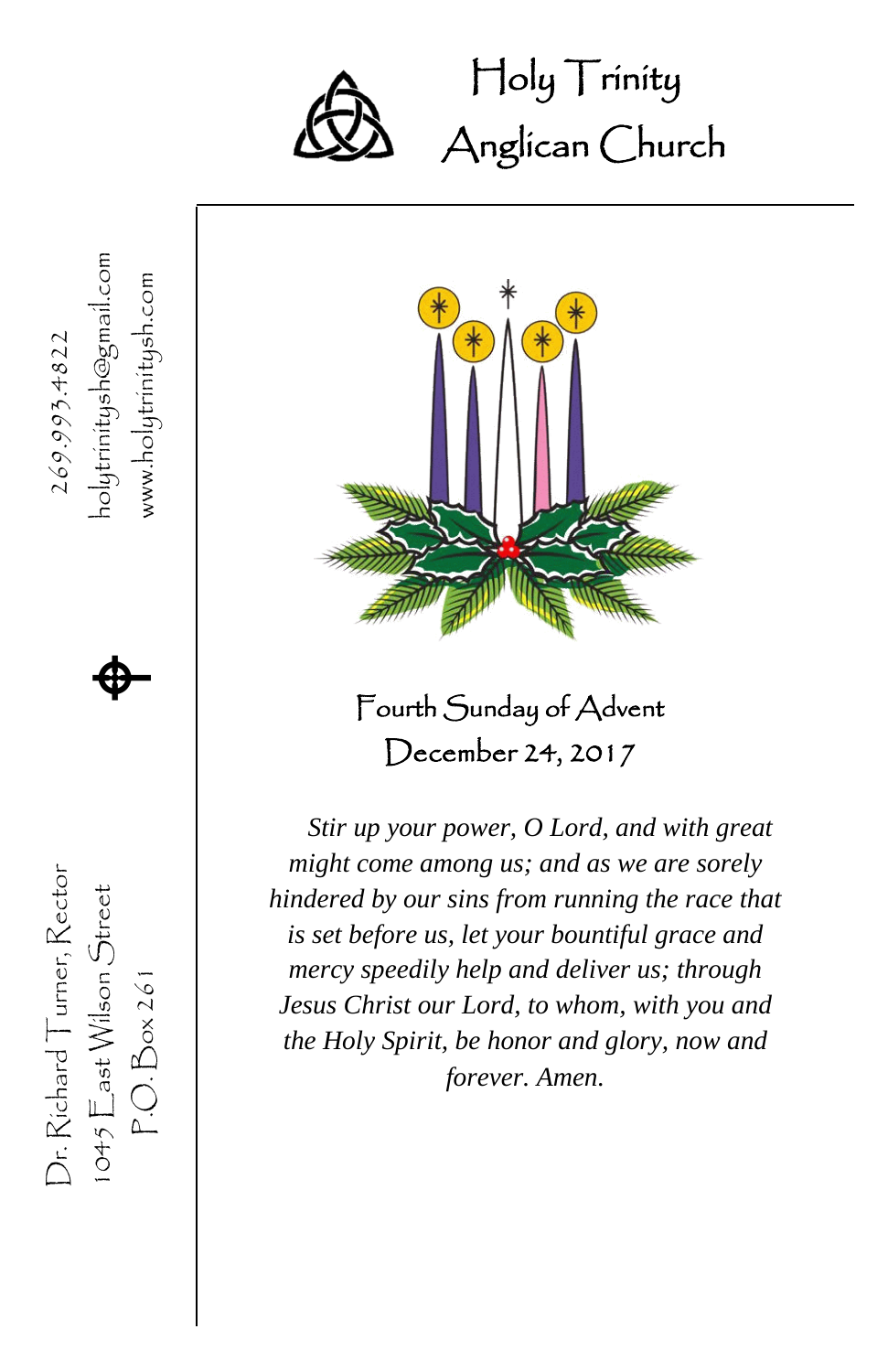## Order of Service

Advent Wreath Gathering Hymn:  $O$  Come O Come Emmanuel Confession of Sin Dona Nobis The Invitatory Dona Nobis The Jubilate Dona Nobis First Lesson Deuteronomy 18:15-20 Psalm 111 Second | esson 1 Corinthians 8:1-13 Gospel Mark 1:21-28 Nicene Creed The Prayers Collect of the Day Prayer for Mission Offertory Come Thou Long Expected Jesus Doxology Prayer for St. John Chrysostom The Blessing Benediction Dona Nobis



Please consider bringing a poinsettia to place at the altar for tonight's service.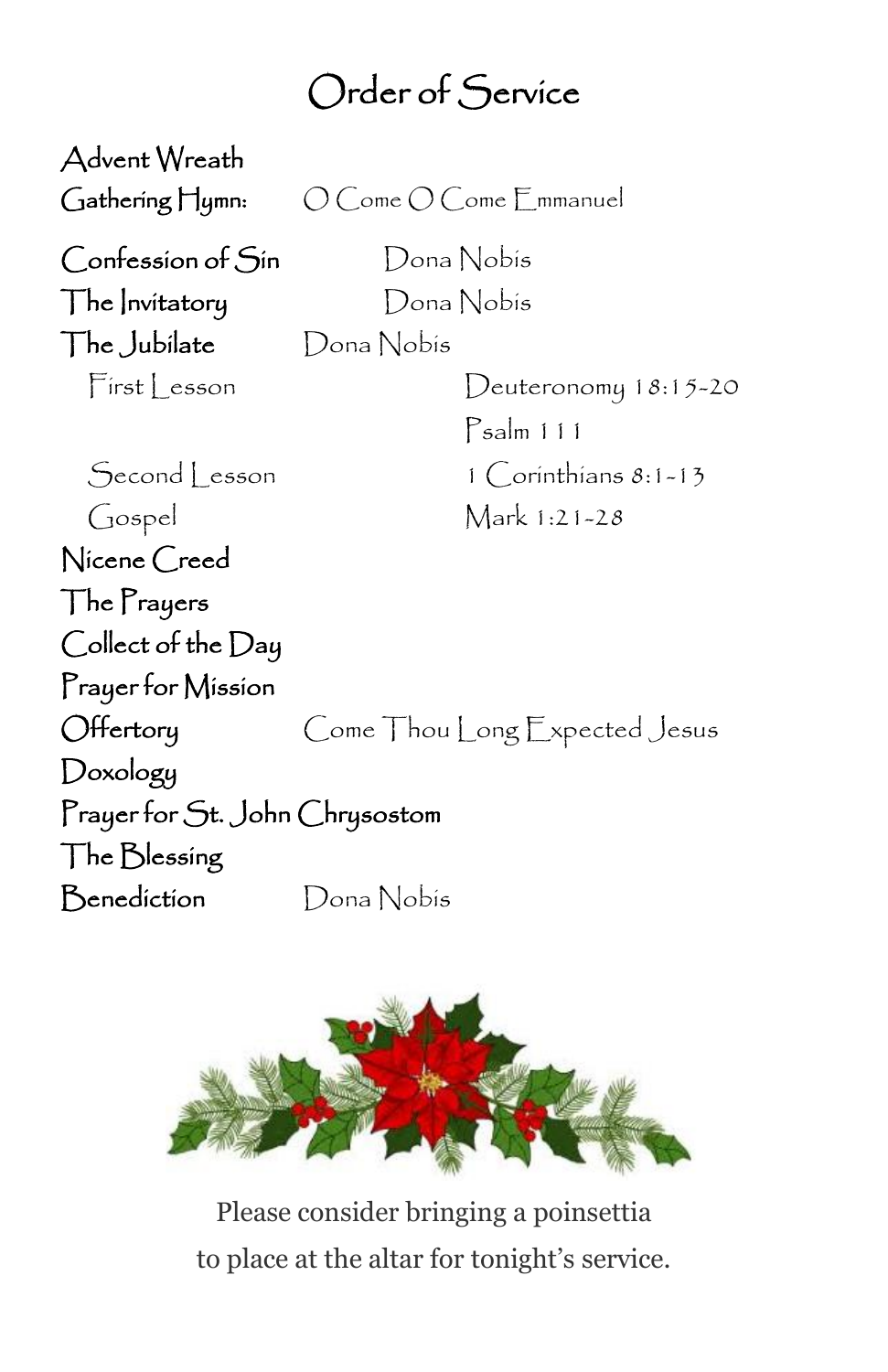### Servant Ministry

## $\bigoplus$

#### Morning Prayer

 $\ddot{\phantom{0}}$ Greeter: Walt Sicard Advent Wreath: J.D. and Marie Diebold Reader: J.D. Diebold Intercessor: Kim Maxwell Host: Deb Myers Tellers: Janet Moser & Margaret Smith



#### Candlelight Service

Greeter: Helga Costello Advent Wreath: Mark and Shelley Lewis Reader: Carol Bailey Intercessor: Todd Brugh Chalice: Marie Hudson Host: Dennis and Idy DeVinney Tellers: Norm Bailey & Helga Costello



#### Next Sunday

Greeter: Marie Hudson Reader: Dennis DeVinney Intercessor: J.D. Diebold Host: Veronique Schulz Tellers: Todd Brugh & Ron Darling